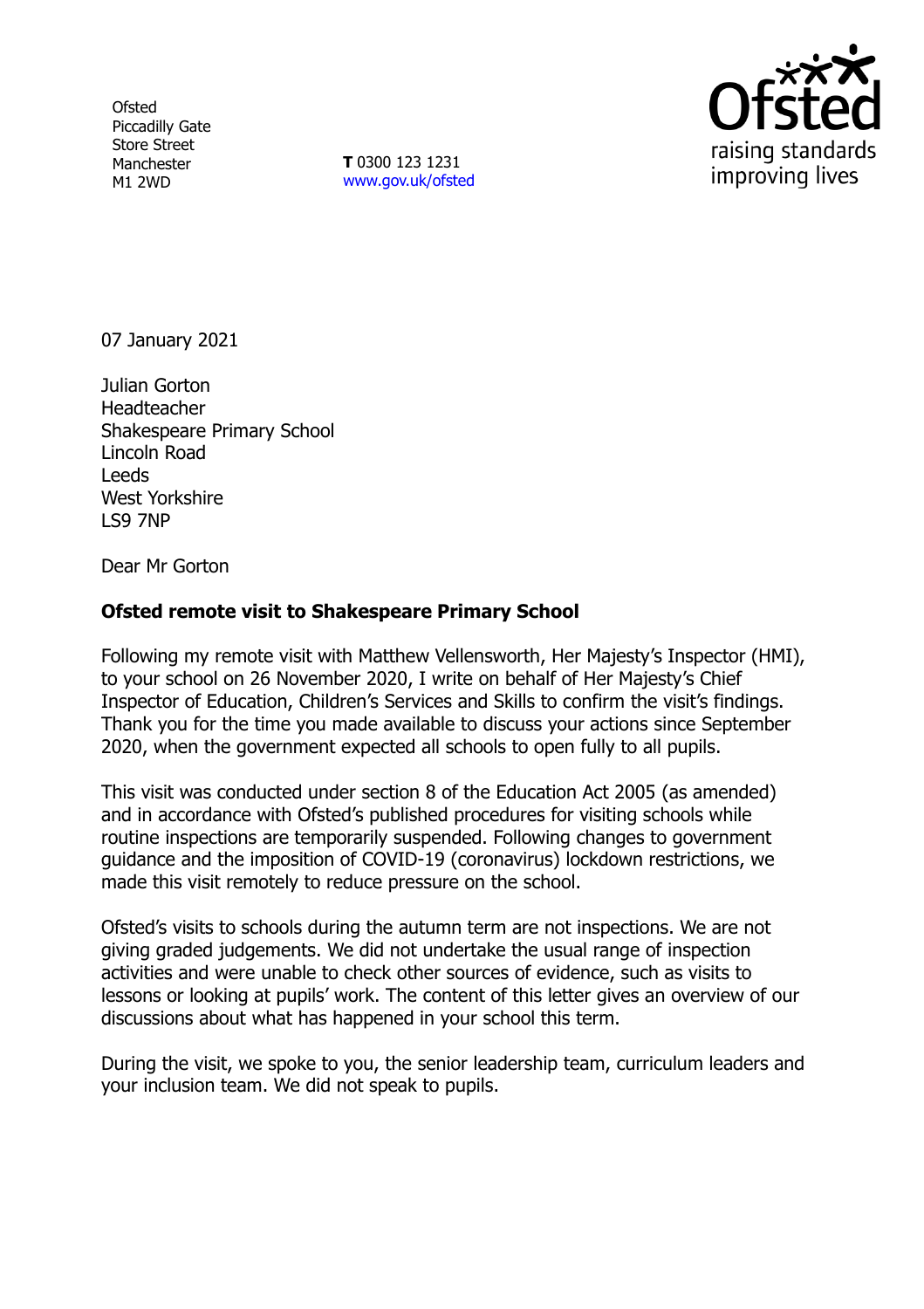

## **Context**

Her Majesty's Chief Inspector of Education, Children's Services and Skills is leading Ofsted's work into how England's education system is managing the return to full education for pupils, following an extended break in formal schooling due to the COVID-19 pandemic.

In undertaking this focused work, HMI are visiting a broad range of schools. HMI will visit a sample of:

- approximately 1,200 schools across all Ofsted grades (outstanding, good, requires improvement and inadequate)
- maintained schools, academies and free schools, special schools and centres of alternative provision, including those in cities, and coastal, town or rural communities.

The information from this visit will feed into Ofsted's national reporting so that the insights can be shared with the government and the education sector. We did not find any significant concerns during the visit. In such a case, an inspection report would be published on our website and available to parents and carers.

We did not consider your response to COVID-19 during the spring and summer terms 2020, when the school was not open to all pupils.

## **From this visit, inspectors noted that:**

- Approximately two in three children have had to study from home at some point since September 2020. At the time of the remote visit, one 'bubble' of Year 1 pupils and one bubble of Nursery children were isolating at home.
- All pupils are following their usual curriculum.
- Teachers are providing an increased focus on pupils' phonics knowledge and reading skills. They are also developing pupils' wider speech and language skills. This is because some pupils are less secure in these areas than they were previously.
- In mathematics, teachers are building pupils' understanding of number, where they have noticed some gaps in pupils' knowledge.
- Teachers are adapting the curriculum so that pupils can experience a range of activities. Leaders have purchased extra resources to support pupils' work in art. Pupils recently took part in a 'virtual' cricket competition, where their achievements in batting, bowling and fielding were shared online with other schools.
- Teachers are taking extra steps to build pupils' health and fitness. Teachers noticed that some children had less stamina than before when they returned